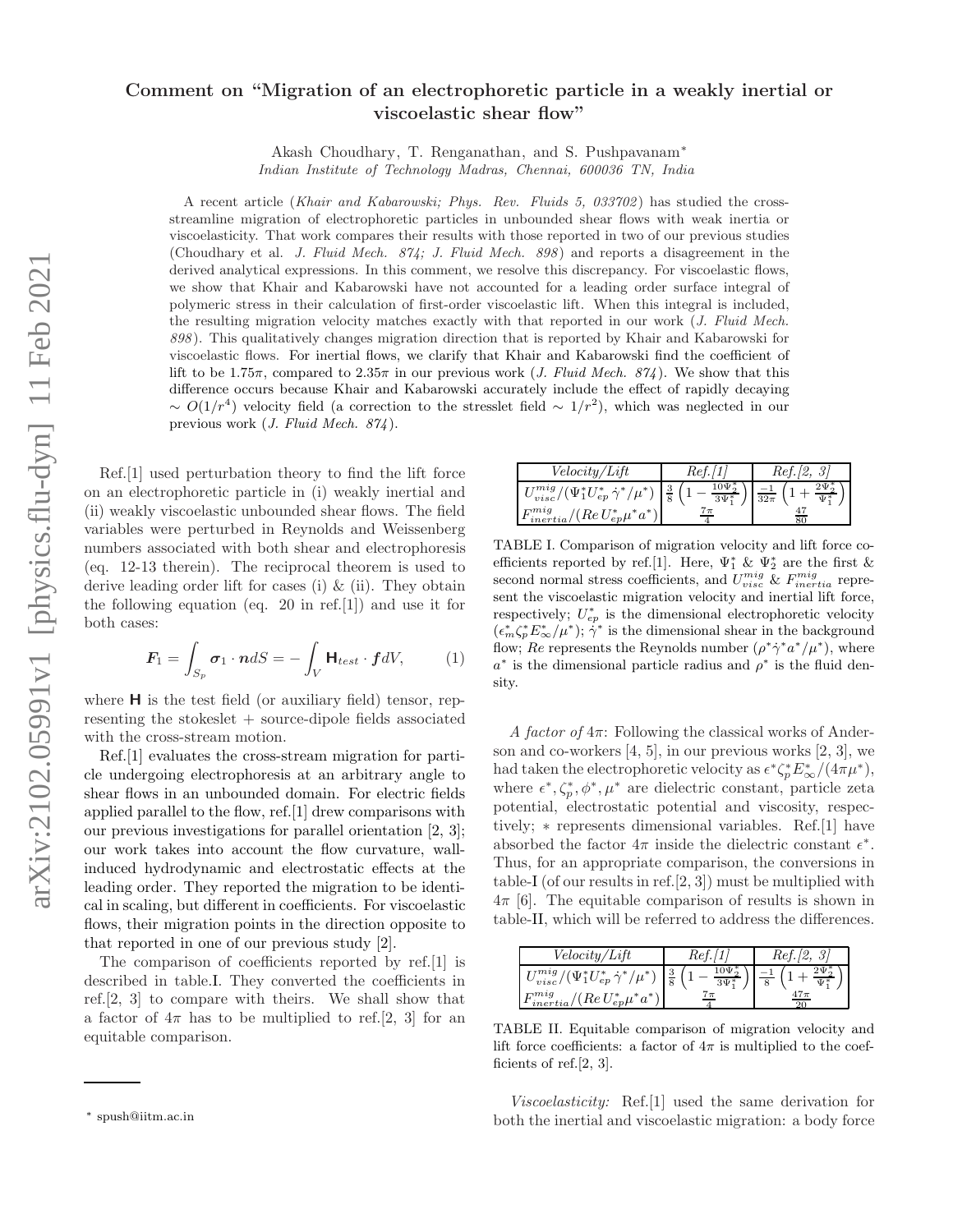acts on the particle which is captured by  $-\int_V \mathsf{H}_{test} \cdot \boldsymbol{f} dV$ . They derive it for the case of inertia and then use that result directly for the case of viscoelastic fluid (see eq.20 therein). This very extension leaves out an important contribution because, in viscoelastic fluids, eq.(1) does not represent the complete first-order force on a spherical body. An extra surface integral of leading order polymeric stress must be added.

This can be easily seen through a perturbation expansion of the total stress tensor in Weissenberg number (denoted as Deborah number in ref.[2]). The nondimensional stress tensor for a second-order-fluid is:

$$
\mathbf{T} = -p\mathbf{I} + \mathbf{e} + Wi \,\boldsymbol{\sigma}^P,\tag{2}
$$

where,  $p$  represents pressure, **e** represents the rate-ofstrain tensor,  $\sigma^P$  is the polymeric stress. The momentum equation is governed by  $\nabla \cdot \mathbf{T} = 0$ :

$$
\nabla \cdot (-p\mathbf{I} + \mathbf{e}) = -Wi \nabla \cdot \boldsymbol{\sigma}^P \tag{3}
$$

A perturbation expansion of velocity and pressure field in Weissenberg would yield the first order problem (i.e.  $O(W_i)$  as

$$
\nabla^2 \boldsymbol{u}_1 - \nabla p_1 = -\nabla \cdot \boldsymbol{\sigma}_0^P \equiv \boldsymbol{f}_0 \tag{4}
$$

This is a non-Newtonian equivalent to eq.14 in ref.[1], where the right hand side is the 'viscoelastic body force'  $f_0$ , which is known, provided the creeping flow problem is known. We use (4) and perform the steps outlined in ref.[1], and arrive at:

$$
\int_{S} (-p_1 \mathbf{I} + \mathbf{e}_1) \cdot \mathbf{n} \, dS = -\int_{V} \mathbf{H}_{test} \cdot \mathbf{f}_0 \, dV. \tag{5}
$$

The left hand side of the above expression accurately represents the first order (inertial) force for Newtonian fluids [7, 8]. Ref.[1] derive (5) and evaluate it to find the lift for an inertial shear flow. The same equation is also used to evaluate lift for viscoelastic shear flow, thereby leaving out an important contribution. This is because, for a second-order fluid, the left hand side of (5) does not amount to the total first order force; a surface integral of leading order polymeric stress is missing. A correct expression for the first order viscoelastic force is obtained by adding surface integral of the leading order polymeric stress on both sides of (5).

$$
\int_{S} (-p_1 \mathbf{I} + \mathbf{e}_1 + \boldsymbol{\sigma}_0^P) \cdot \boldsymbol{n} dS = -\int_{V} \mathbf{H}_{test} \cdot \boldsymbol{f}_0 dV
$$

$$
+ \int_{S} \boldsymbol{\sigma}_0^P \cdot \boldsymbol{n} dS. \quad (6)
$$

In the above equation, the left hand side is the total first order viscoelastic force  $(F_1)$ . The right hand side is equivalent to the widely used viscoelastic bulk force expression at the leading order:  $-\int_V \sigma_0^P$ :  $\nabla u_{test} dV$ 

[2, 9–12]. The importance of addition of the surface integral, when drawing parallels between inertial and viscoelastic force, (and the equivalence of two expressions) is also discussed in the past by the pioneering works of Leal [13, p.314][11, p.790].

The contribution of this additional surface integral to the migration velocity is [14]:

$$
U_{extra}^{mig} = \left(\frac{-\Psi_1^*}{2} + \Psi_2^*\right) \frac{U_{ep}^* \dot{\gamma}^*}{\mu^*}.
$$
 (7)

Adding the above component to that reported by ref.[1], we obtain the migration velocity as:

$$
U_{total}^{mig} = \frac{-1}{8} \left( 1 + \frac{2\Psi_2^*}{\Psi_1^*} \right) \Psi_1^* \frac{U_{ep}^* \dot{\gamma}^*}{\mu^*}.
$$
 (8)

This coefficient is identical to that reported by [2] (see table-II). This reverses the migration direction predicted by ref.  $[1]$ .

In their appendix section, ref.[1] use the special case of  $\Psi_2^*/\Psi_1^* = -1/2$  to independently verify their results. For this special case, the Giesekus theorem states that only the pressure field is perturbed at the leading order; first order perturbed velocity field is zero i.e.  $v_1 = 0$ , yielding  $e_1 = 0$ . From eq.A3 of ref.[1], it can be seen that the first order viscoelastic force is taken to be  $\int_S -p_1 \mathbf{l} \cdot \mathbf{n} dS$ . However, as explained above, the total first order force on the particle should be:  $\int_S(-p_1\mathbf{I} + \boldsymbol{\sigma}_0^P) \cdot \boldsymbol{n} dS$ , because the leading order stress tensor has an additional polymeric stress. Specifically, this part is the corotational component of the polymeric stress in the limit  $\Psi_2^*/\Psi_1^* = -1/2$  [15]. Our previous work [2] uses the Giesekus theorem and finds the viscoelastic migration for this special case (see Appendix D.1 ref.[2]). Therein, we show the contribution to lift from pressure and corotational stress, and find that the pressure contribution is identical to that reported in ref.[1, eq. A3][16].

Inertia: As shown in table-II, the comparison of coefficients is essentially:  $1.75\pi$  (in ref.[1]) and  $2.35\pi$  (in our work [3]). This difference occurs because ref.[1], precisely, includes the effect of rapidly decaying velocity field (~ 1/ $r^4$ ); a correction to the stresslet field (~ 1/ $r^2$ ). In our formulation (ref.[3]), we had not accounted for it because the aim was to include the effects of slowly decaying fields and their wall-reflections. To confirm this speculation, we incorporate the  $O(1/r^4)$  velocity disturbance in the inner integral of our formulation in ref.[3, eq. 4.7]. Upon integration, an exact match is obtained with their coefficient for unbounded shear flows (i.e.  $1.75\pi$ ).